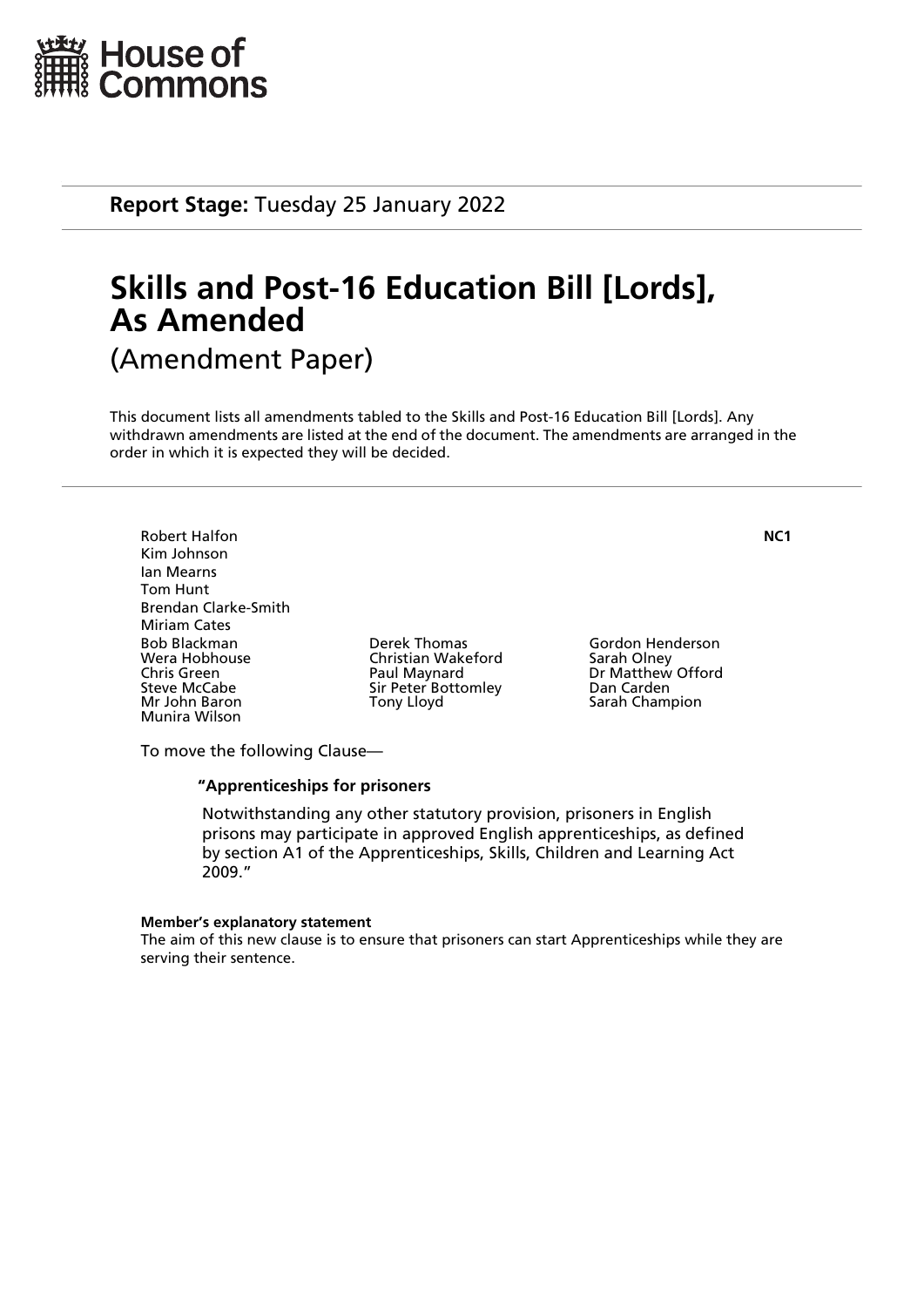| <b>Robert Halfon</b>                                                 |                                                          | NC <sub>2</sub>                             |
|----------------------------------------------------------------------|----------------------------------------------------------|---------------------------------------------|
| Peter Aldous                                                         |                                                          |                                             |
| <b>Bob Blackman</b>                                                  |                                                          |                                             |
| Derek Thomas                                                         |                                                          |                                             |
| Gordon Henderson                                                     |                                                          |                                             |
| Wera Hobhouse                                                        |                                                          |                                             |
| Christian Wakeford<br>Paul Maynard<br>Mr John Baron<br>Munira Wilson | <b>Miriam Cates</b><br>Sir Peter Bottomley<br>Tony Lloyd | Sarah Olney<br>Dan Carden<br>Sarah Champion |

To move the following Clause—

#### **"Provision of opportunities for education and skills development**

- (1) Any person of any age has the right to free education on an approved course up to Level 3 supplied by an approved provider of further or technical education, if he or she has not already studied at that level.
- (2) Any approved provider must receive automatic in-year funding for any student covered by subsection (1), and supported by the Adult Education Budget, at a tariff rate set by the Secretary of State.
- (3) Any employer receiving apprenticeship funding must spend at least two thirds of that funding on people who begin apprenticeships at Levels 2 and 3 before the age of 25."

#### **Member's explanatory statement**

This new clause would provide for education and skills development up to a Level 3 qualification for any person of any age supplied by an approved provider if they have not already studied at that level.

| <b>Robert Halfon</b><br><b>Bob Blackman</b><br>Derek Thomas |                     |                     | NC3 |
|-------------------------------------------------------------|---------------------|---------------------|-----|
| Gordon Henderson                                            |                     |                     |     |
| Wera Hobhouse                                               |                     |                     |     |
| Christian Wakeford                                          |                     |                     |     |
|                                                             |                     |                     |     |
| Peter Aldous                                                | <b>Miriam Cates</b> | Sarah Olney         |     |
| <b>Chris Green</b>                                          | Paul Maynard        | Sir Peter Bottomley |     |
| Dan Carden                                                  | Mr John Baron       | Tony Lloyd          |     |
| Sarah Champion                                              | Munira Wilson       |                     |     |

To move the following Clause—

## **"Amendments to section 42B of the Education Act 1997**

- (1) Section 42B of the Education Act 1997 is amended as follows.
- (2) After subsection (1) insert—

"(1A) In complying with subsection (1), the proprietor must give a representative range of education and training providers (including, where reasonably practicable, a university technical college) access to registered pupils on at least three occasions during each of the first, second and third key phase of their education."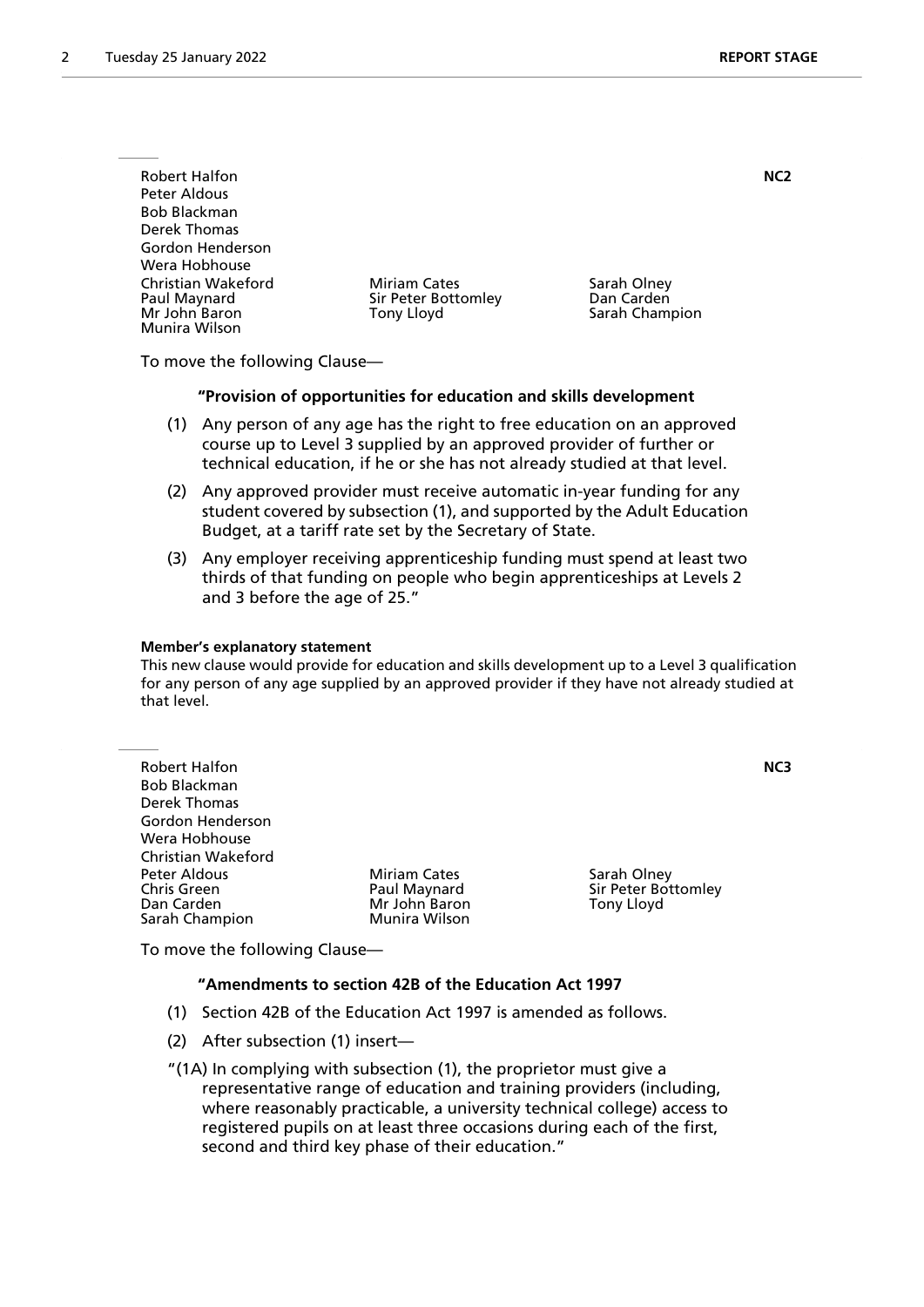(3) After subsection (2) insert—

"(2A) The proprietor of a school in England within subsection (2) must—

- (a) ensure that each registered pupil meets, during both the first and second key phase of their education, with a representative range of education and training providers to whom access is given, and
- (b) ask providers to whom access is given to provide information that includes the following—
	- (i) information about the provider and the approved technical education qualifications or apprenticeships that the provider offers,
	- (ii) information about the careers to which those technical education qualifications or apprenticeships might lead,
	- (iii) a description of what learning or training with the provider is like, and
	- (iv) responses to questions from the pupils about the provider or technical education qualifications and apprenticeships.
- (2B) Access given under subsection (1) must be for a reasonable period of time during the standard school day."
- (4) After subsection (5)(a), insert—
	- "(aa) a requirement to provide access to a representative range of education and training providers to include where practicable a university technical college;"
- (5) In subsection (5)(c), after "access" insert "and the times at which the access is to be given;"
- (6) After subsection (5)(c), insert
	- an explanation of how the proprietor proposes to comply with the obligations imposed under subsection (2A)."
- (7) After subsection (9), insert—

"(9A) For the purposes of this section—

- (a) the first key phase of a pupil's education is the period—
	- (i) beginning at the same time as the school year in which the majority of pupils in the pupil's class attain the age of 13, and
	- (ii) ending with 28 February in the following school year;
- (b) the second key phase of a pupil's education is the period—
	- (i) beginning at the same time as the school year in which the majority of pupils in the pupil's class attain the age of 15, and
	- (ii) ending with 28 February in the following school year;
- (c) the third key phase of a pupil's education is the period
	- beginning at the same time as the school year in which the majority of pupils in the pupil's class attain the age of 17, and
	- (ii) ending with 28 February in the following school year.""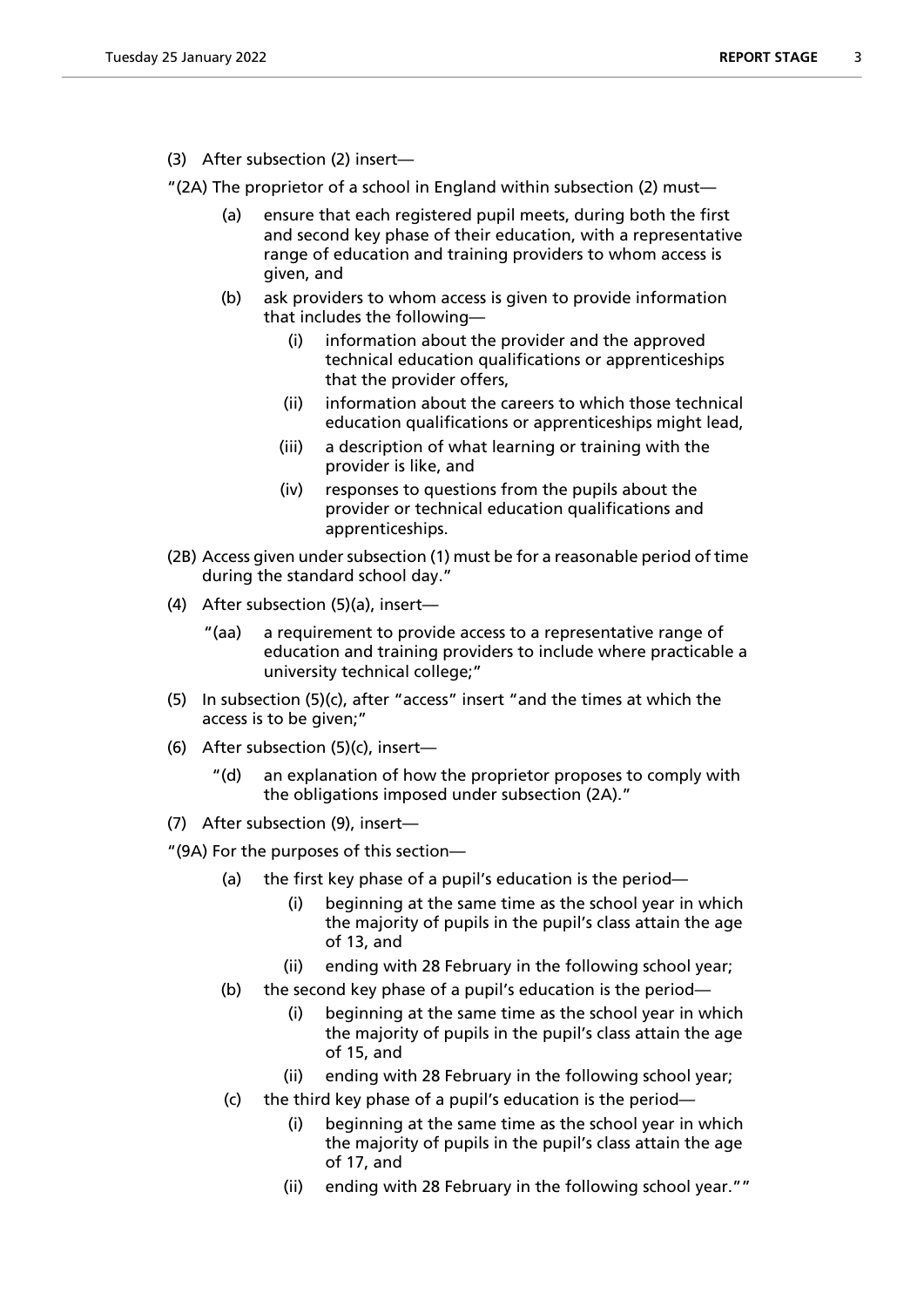#### **Member's explanatory statement**

This new clause is intended to replace Clause 14. This clause will ensure that section 2 of the Technical and Further Education Act 2017, commonly known as the Baker Clause, is legally enforceable.

Chris Skidmore **NC4**

To move the following Clause—

#### **"Green Skills Strategy**

 The Secretary of State must, before the end of the period of 12 months beginning with the day on which this Act is passed, publish a Green Skills Strategy, setting out a plan to support people to attain the skills, capabilities or expertise through higher education, further education or technical education that directly contribute to, or indirectly support, the following—

- (a) compliance with the duty imposed by section 1 of the Climate Change Act 2008 (United Kingdom net zero emissions target),
- (b) adaptation to climate change, or
- (c) meeting other environmental goals (such as restoration or enhancement of the natural environment)."

#### **Member's explanatory statement**

This new clause would require the Secretary of State to publish a national green skills strategy which would set out a plan to support people to attain skills which will directly contribute to or indirectly support climate change and environmental goals.

Peter Aldous **NC5** Chris Skidmore

To move the following Clause—

#### **"Universal Credit conditionality review**

 The Secretary of State must review universal credit conditionality with a view to ensuring that adult learners who are—

- (a) unemployed, and
- (b) in receipt of universal credit

remain entitled to universal credit if they enrol on an approved course for a qualification which is deemed to support them to secure sustainable employment."

#### **Member's explanatory statement**

This new clause is intended to ensure greater flexibility for potential students in receipt of universal credit to take up appropriate training that will better equip them for employment.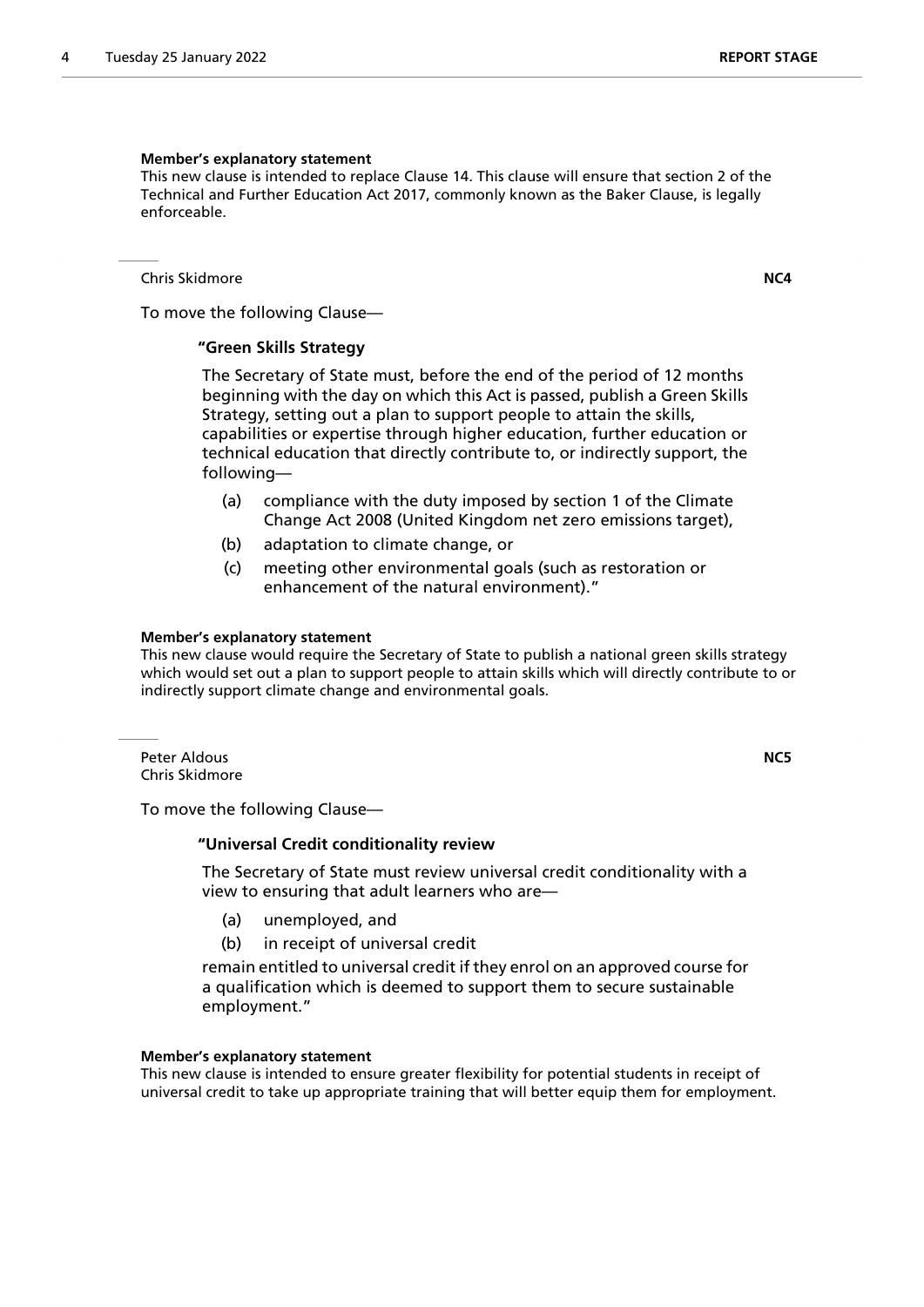To move the following Clause—

## **"Skills levels in England and Wales: review**

- (1) Within one year of the passing of this Act, and each year thereafter, the Secretary of State must prepare and publish a report on overall levels of skills in England and Wales and their economic impact, including regional and demographic breakdowns.
- (2) The report under subsection (1) must in particular examine—
	- (a) cohort sizes and compositions of all qualifications from entry level to level 8,
	- (b) cohort skill achievement rates, in terms of result breakdowns,
	- (c) cohort placement success rates, in terms of numbers in further qualifications or new employment within 12 months after achieving each qualification,
	- (d) job retention and labour market turnover,
	- (e) labour productivity, and
	- (f) job satisfaction and fulfilment.
- (3) The report under subsection (1) must be laid before both Houses of Parliament."

#### **Member's explanatory statement**

This new clause would require the Secretary of State to publish an annual report on overall skills levels and economic output across England and Wales.

Chris Skidmore **NC7**

To move the following Clause—

## **"Lifetime skills guarantee**

- (1) All persons have the right to study a fully-funded approved course for a qualification up to level 3 supplied by an approved provider of further, higher, or technical education if they—
	- (a) do not currently hold a level 3 qualification, or
	- (b) currently hold a level 3 qualification and would benefit from retraining.
- (2) The Secretary of State must prepare and publish a list of approved courses for the purposes of subsection (1).
- (3) The Secretary of State must consult on the list of approved courses to ensure that they are compatible with national levelling up and skills strategies.
- (4) The Secretary of State must review the list of approved courses at least every six months with a view to ensuring that they reflect the skills needed as the economy changes."

Chris Skidmore **NC6**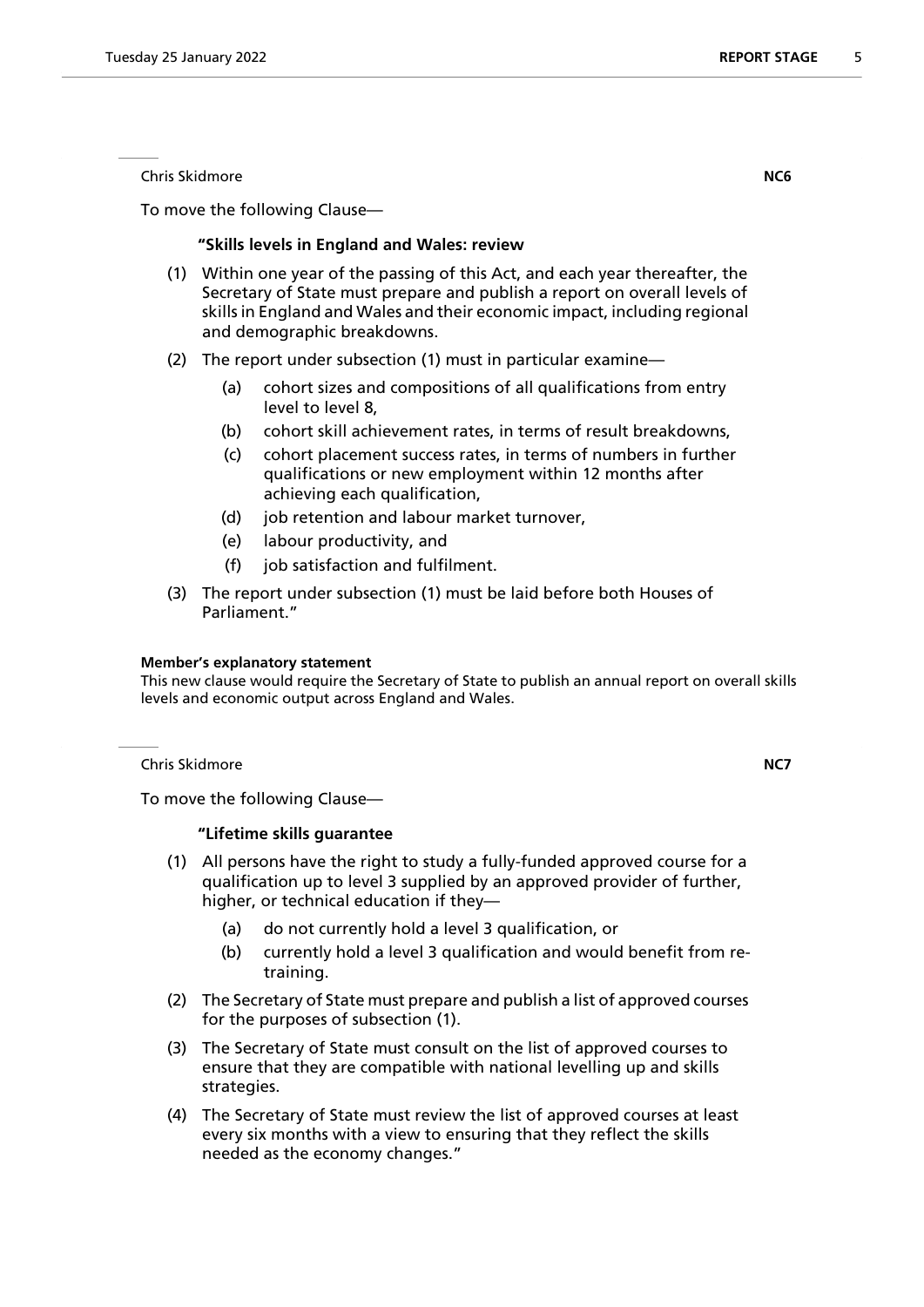#### **Member's explanatory statement**

This new clause places the Government lifetime skills guarantee on a statutory footing, ensuring that those without an A-level or equivalent qualification, or who hold such qualification but would benefit from reskilling, are able to study a fully funded approved course.

Chris Skidmore **NC8**

To move the following Clause—

### **"National Strategy for Integrated Education**

- (1) The Secretary of State must, before the end of the period of 12 months beginning with the day on which this Act is passed, publish a National Strategy for Integrated Education.
- (2) A strategy under this section must—
	- (a) support the creation or development of courses offering integrated academic and vocational content, or a range of academic and vocational modules which can be combined into hybrid qualifications, at levels 4 to 8;
	- (b) support the creation or development of institutions offering courses under paragraph (a);
	- (c) set out a role for training programme providers in designing courses under paragraph (a).
- (3) The Secretary of State must consult the Institute for Apprenticeships and Technical Education, Ofqual, and Quality Assurance Agency on any strategy to be published under this section.
- (4) The Secretary of State must make regulations within 24 months of the passing of this Act to provide for such elements of the strategy as require enactment through statutory provisions."

Chris Skidmore **NC9**

To move the following Clause—

## **"Integrated compatibility of modules and accreditation**

- (1) The Secretary of State must publish a National Accreditation Framework for Modular Learning. A framework must include guidance on—
	- (a) the unbundling of modular components of courses and qualifications;
	- (b) the stacking of modular components of courses and qualifications; and
	- (c) the transfer of modular components between institutions,

for the purposes of ensuring—

- (i) transparency;
- (ii) mutual recognition of qualifications across academic, vocational and integrated further and higher education institutions; and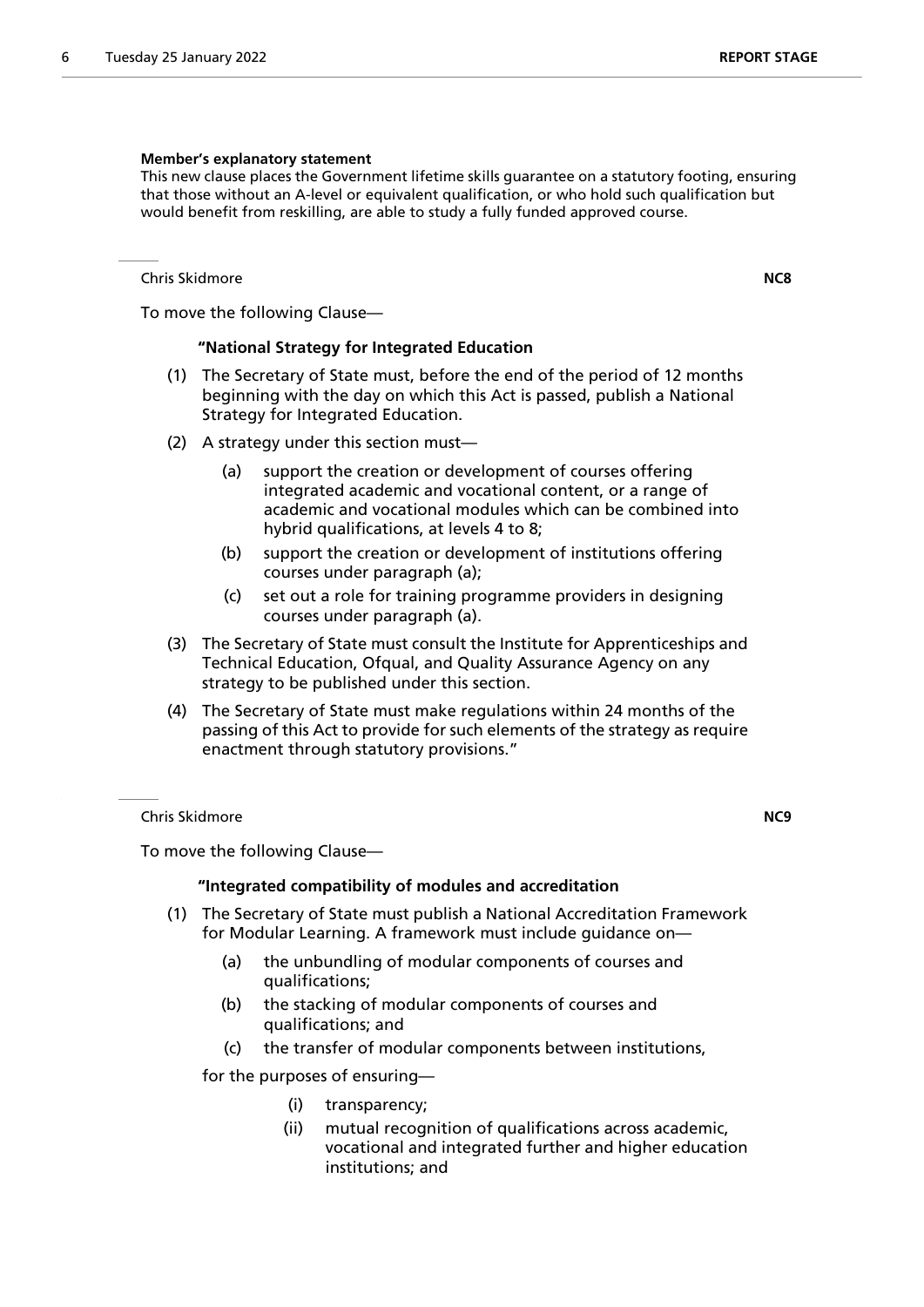- (iii) clarity on the options available to learners for unbundling or stacking modules into an overall qualification which meets the needs of their own professional development, and skills gaps within the national labour-market.
- (2) The Institute for Apprenticeships and Technical Education, Ofqual, and Quality Assurance Agency must assist in the preparation of any framework under this section.
- (3) A framework under this section must set out a role for the Institute, Ofqual and the Quality Assurance Agency in ensuring the effective operation of the framework."

Chris Skidmore **NC10**

To move the following Clause—

## **"Role of employers in employee reskilling**

- (1) The Secretary of State may make regulations for the purpose of ensuring that employers provide—
	- (a) a minimum number of hours per year for in-work training and skills development for employees; and
	- (b) a minimum number of hours of retraining support for courses chosen at the discretion of former employees who have been made redundant, as part of an employer's redundancy package.
- (2) The minimum numbers of hours under section (1)(a) and (b) are to be set by the Secretary of State.
- (3) In this section, "employer" has the same meaning as in section 4.
- (4) The Secretary of State may, by regulation, establish a skills tax credit, for the purpose of—
	- (a) making allowance for funding the provision of time and training under subsection (1); and
	- (b) incentivising and rewarding employers for investing the skills development of their employees."

Peter Aldous **2**

Clause 1, page 2, line 36, after "local authority" insert "and further education providers in the specified area"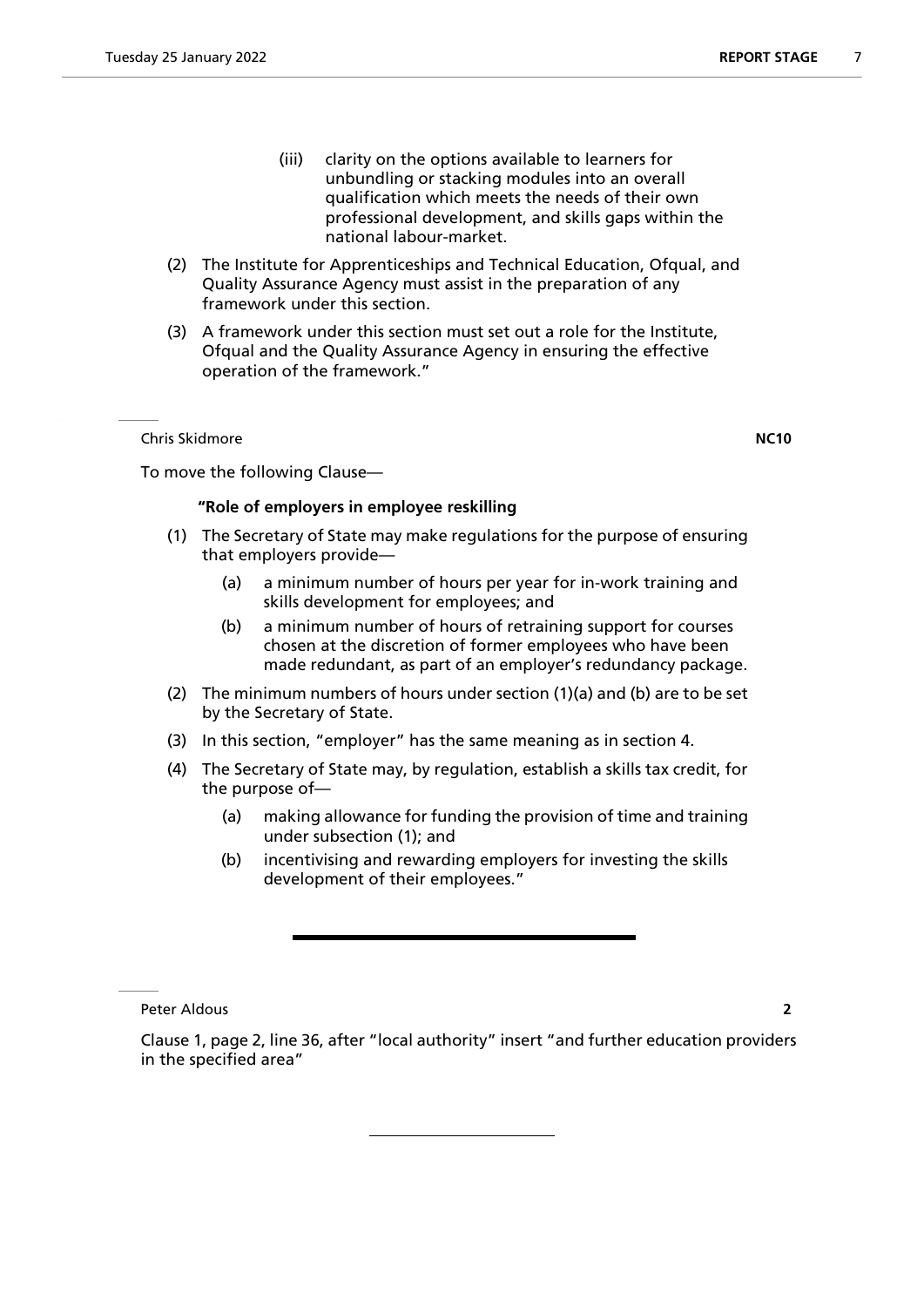Chris Skidmore **4**

Clause 2, page 3, line 20, after "employers", insert "and any relevant community, education, arts, faith and third sector organisations"

Chris Skidmore **5**

Clause 2, page 3, line 41, at end insert—

"(6) The functions of the Secretary of State under this section may also be exercised by a relevant mayoral combined authority in England, where the designation relates to an area within their administrative jurisdiction, provided that education and skills are within the relevant authority's devolved competence."

Chris Skidmore **6**

Clause 3, page 4, line 18, at end insert—

"(5) The functions of the Secretary of State under this section may also be exercised by a relevant mayoral combined authority in England, where the designation relates to an area within their administrative jurisdiction, provided that education and skills are within the relevant authority's devolved competence."

Robert Halfon **1**

Page 17, line 28, leave out Clause 14

**Member's explanatory statement** This amendment is consequential on NC3.

Chris Skidmore **8**

Clause 14, page 17, line 28, at end insert—

"(A1)Section 42A of the Education Act 1997 (Provision of careers guidance in schools in England) is amended as follows—

After subsection (4)(c), insert—

"(d) is provided by a person who is registered with the Career Development Institute, and who holds a level 4 qualification.""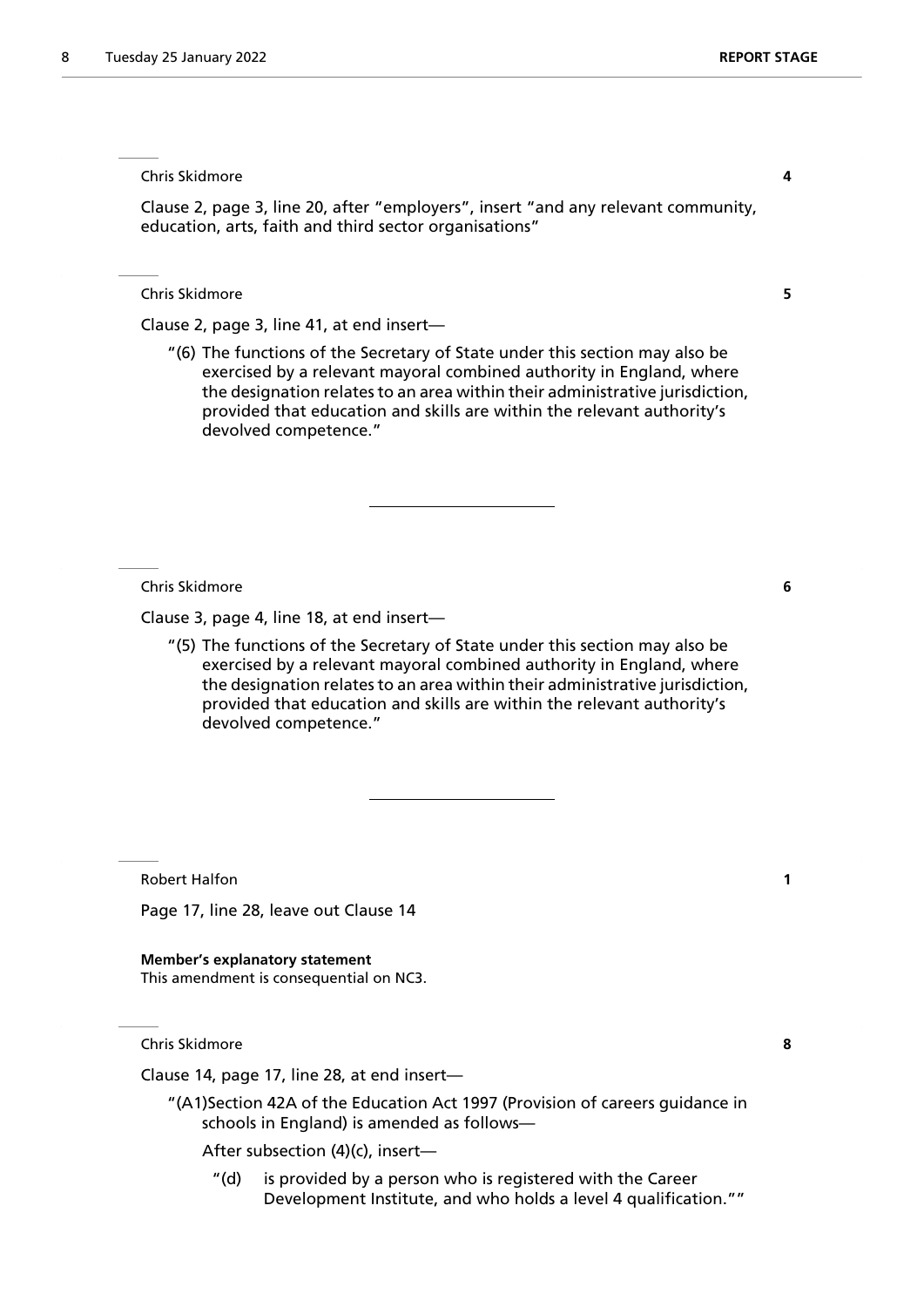Chris Skidmore **7**

Clause 14, page 19, line 1, at end insert—

"(9B) Local Authorities shall have oversight of the provisions in subsection (2A) and subsection (5), for the purposes of ensuring the provision of careers advice is consistent and high quality."

Chris Skidmore **3**

Clause 15, page 20, line 29, at end insert—

- "(3) After section 22(2)(c) of the Teaching and Higher Education Act 1998 insert—
	- "(ca) for the establishment of a system of means-tested financial grants, for the purpose of ensuring that financial hardship is not a dissuading factor in the take-up of higher education or further education modules or courses.""

# Order of the House

## **[15 November 2021]**

That the following provisions shall apply to the Skills and Post-16 Education Bill [Lords]:

#### **Committal**

1. The Bill shall be committed to a Public Bill Committee.

#### **Proceedings in Public Bill Committee**

- 2. Proceedings in the Public Bill Committee shall (so far as not previously concluded) be brought to a conclusion on Tuesday 7 December 2021.
- 3. The Public Bill Committee shall have leave to sit twice on the first day on which it meets.

#### **Proceedings on Consideration and Third Reading**

- 4. Proceedings on Consideration shall (so far as not previously concluded) be brought to a conclusion one hour before the moment of interruption on the day on which those proceedings are commenced.
- 5. Proceedings on Third Reading shall (so far as not previously concluded) be brought to a conclusion at the moment of interruption on that day.
- 6. Standing Order No. 83B (Programming committees) shall not apply to proceedings on Consideration and Third Reading.